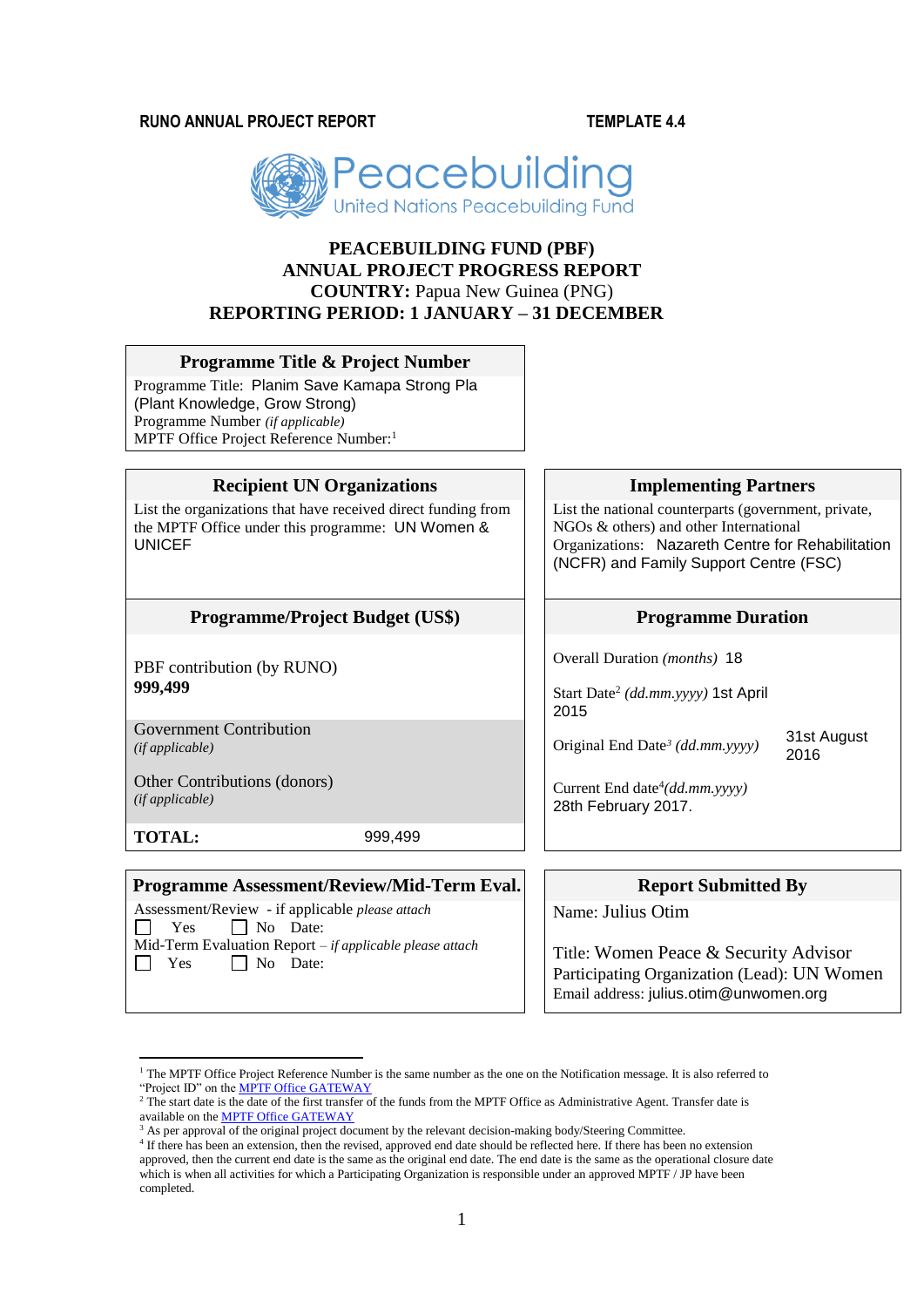### **PART 1 – RESULTS PROGRESS**

### **1.1 Assessment of the current project implementation status and results**

# **For PRF projects, please identify Priority Plan outcome and indicators to which this project is contributing:**

**Priority Plan Outcome to which the project is contributing.** (Priority area 2): Promote coexistence and peaceful resolution of conflicts: (2.3) Conflict prevention/management.

**Priority Plan Outcome indicator(s) to which project is contributing.** The proportion of men who reported committing incidents of gender based violence in the last 12 months;

Proportion of women who experienced physical violence from an intimate partner in the past 12 months;

The level of awareness of GBV as a health issue;

The number of referrals between gender based violence support services;

The level of awareness of women and girls of district level gender based violence support services available &

Proportion of women who were asked about physical and sexual violence during a visit to a health unit

**For both IRF and PRF projects, please rate this project's overall achievement of results to date:** on track with significant peacebuilding results

**For both IRF and PRF projects, outline progress against each project outcome, using the format below. The space in the template allows for up to four project outcomes.**

### **Outcome Statement 1:**

### **Rate the current status of the outcome: on track with significant peacebuilding results**

### **Output progress**

#### *List the key outputs achieved under this Outcome in the reporting period (1000 character limit).Outputs are the immediate deliverables for a project.*

To strengthen collaboration and the provision of psychosocial support at community level, two project memoranda of understanding (MOUs) with the Buin Hospital have been signed with UN Women's Implementing Partner the Nazareth Centre for Rehabilitation (NCFR). A refresher training aimed at building the capacity of the Community counselors and facilitators was also conducted with the support of the implementing patner NCFR. The training for 54 facilitators and counselors in Arawa reviewed the project curriculum and the roll out of more effective outreach. The re-trained team of 20 community counselors and 34 community facilitators have now been linked to the existing community security committees across the 19 village assemblies in the bid to promote local ownership and project sustainability. A COE leaders dialogue and planning session for COE and Village Assembly leaders from Buin and Siwai was conducted in Buka with 32 leaders (6 females and 26 males).

### **Outcome progress**

*Describe progress made during the reporting period toward the achievement of this outcome. This analysis should reflect the above indicator progress and the output achievement. Is there evidence of the outcome contributing to peacebuilding and to the specific conflict triggers? Is the theory of change that underpins the project design still relevant for this outcome (3000 character limit)?*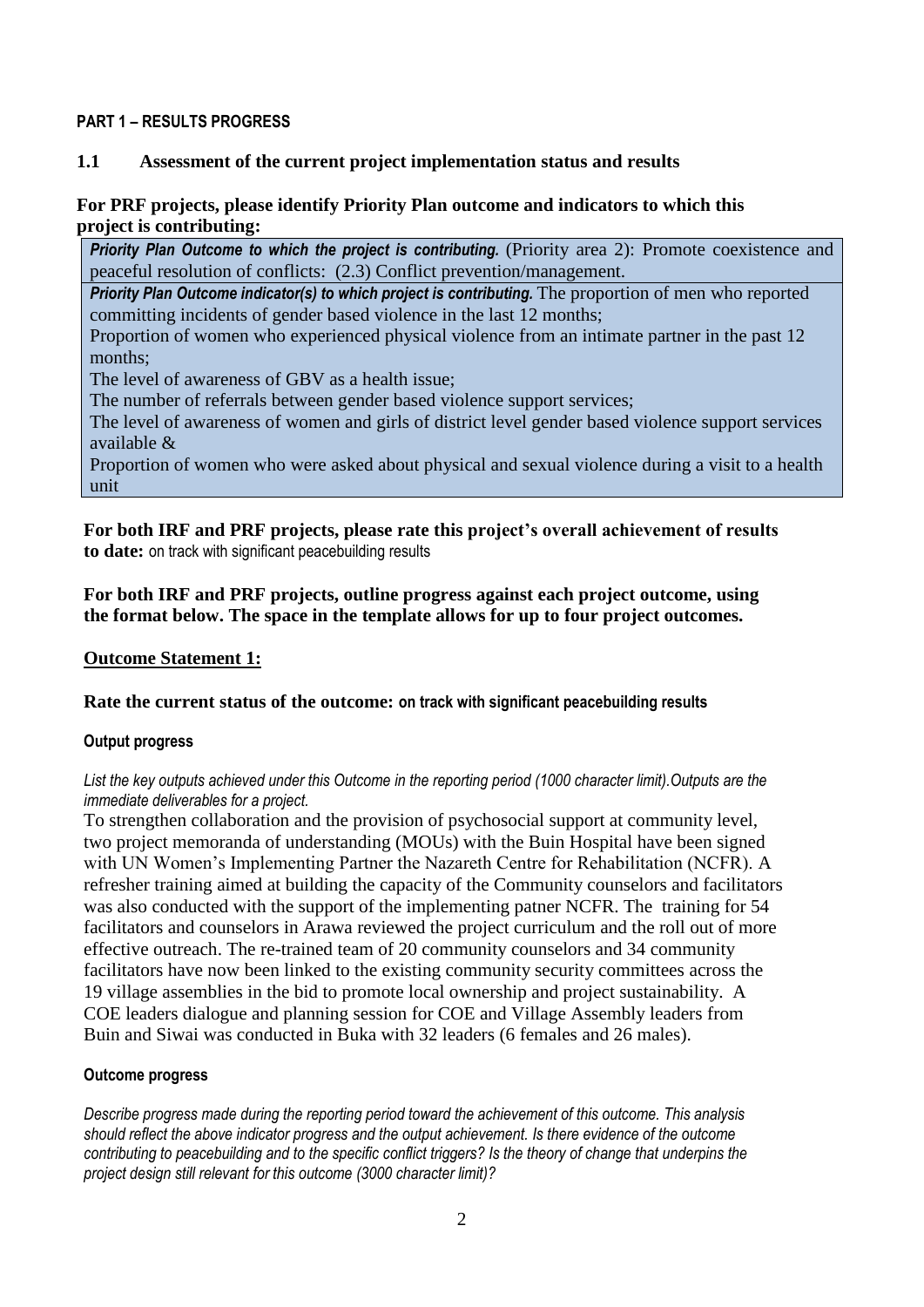There has been grassroot Capacity Enhancement through community conversations that has provided an opportunity to village Assemblies across the two project COEs of Kopi and Buabake. The awareness raising sessions on Family and Sexual violence, Human rights, trauma and Peace building throughout the 19 Village Assemblies has led to the roll out of 150 community conversation sessions benefiting 1,530 South Bougainvilleans (814 Females and 716 Males) . The sensitization outreach have also led to the increased number of people seeking psychosocial support services mainly counselling at the Buin Safe House and Buin Hospital following the strengthening of a referral pathway that has been effected through the signing of two MoUs. The availability and utilization of counseling services responding to gender based violence at district level health services has risen to 360 from the initial less than 30 clients registered in 2015 at the onset of the project inception. COE planning through trainings inter community dialogue exchanges is strengthening local governance responses to address gender based violence and trauma. While community leaders are participating in the community conversation additional workshops and activities have been run with community leaders to develop local governance responses to address gender based violence and trauma. This has been through the development of local by-laws in some communities that have led to the abolishment of local brew. To date there has been a lot of collaboration at the COE level around the Planim Save activities with Siwai district lodging in an official request for funding from central Government to expand the outreach of PSKS throughout the entire district.

#### **Reasons for low achievement and rectifying measures**

*If sufficient progress is not being made, what are the key reasons, bottlenecks and challenges? Were these foreseen in the risk matrix? How are they being addressed and what will be the rectifying measures (1500 character limit)?*

The project has made considerable progress being an Immediate Response Facility (IRF) with a limited implementation time frame and the implementation challenges including staff turnover, poor road network limiting accessibility and unpredictable weather changing patterns.

**Outcome Statement 2:** Improved institutional mechanisms to support women and girls who have experienced gender based violence

### **Rate the current status of the outcome: on track with significant peacebuilding results**

#### **Output progress**

### *List the key outputs achieved under this Outcome in the reporting period (1000 character limit).Outputs are the immediate deliverables for a project.*

Overall, support was provided to the Department of health for training of 43 health workers from 18 health inistitutions, to build capacity to provide emergency medical care, psycosocial first aid and referral services for survivors of gender based violence and trauma. A total of 35 counselors (19 Females and 16 males) were trained in child development and violence prevention to dessiminate end violence against children messages. Support is also provided for training of 20 Counselors to undergo School of Government Certificate 2 inistructors training to support further training and capacity building of psychosocial support service providers. Furthermore, the Department of Community Development was also supported for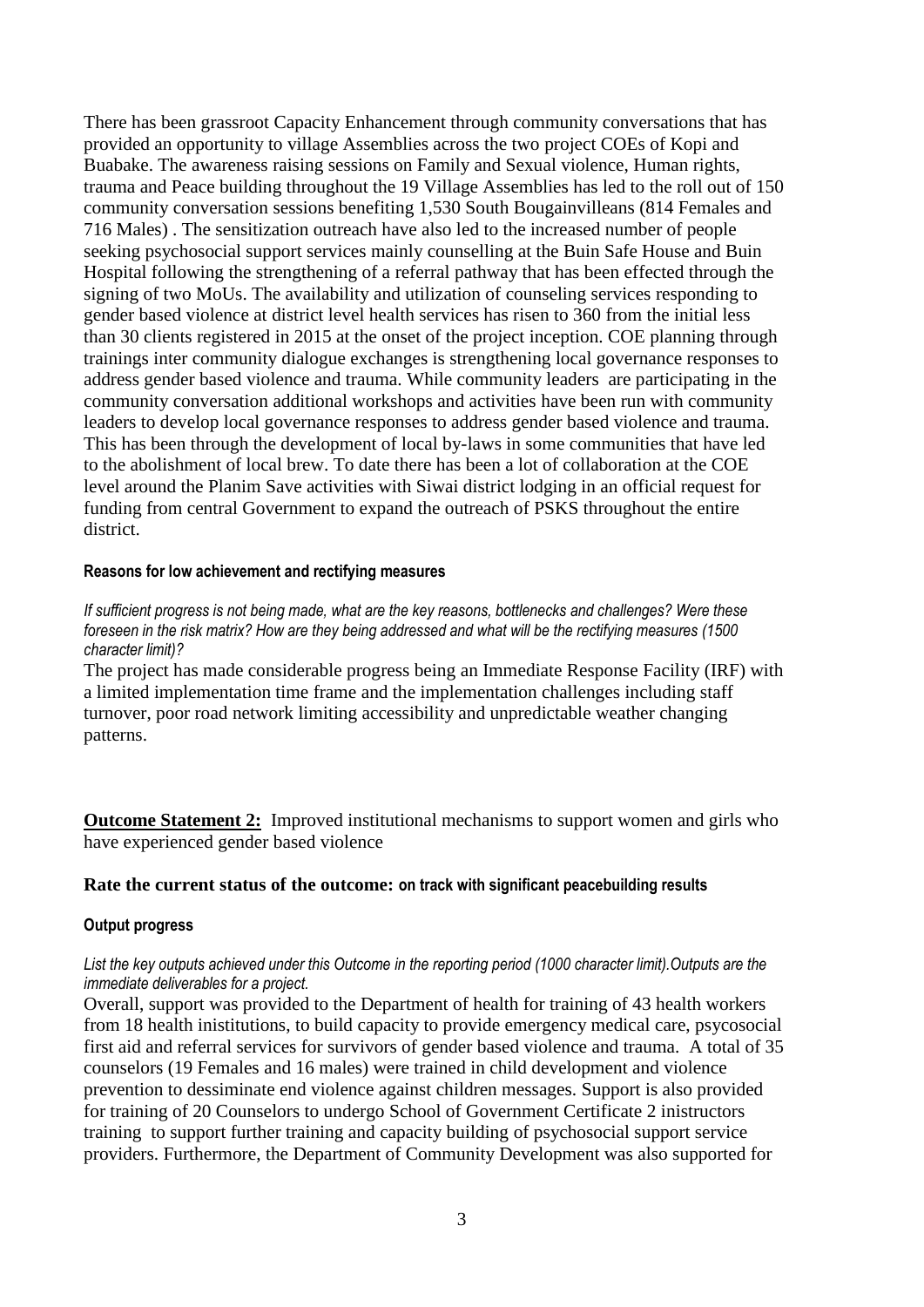training and cappacity bulding of 25 child protection officers from 13 districts in the new operational guidelines for mamagement of child protection cases.

### **Outcome progress**

*Describe progress made during the reporting period toward the achievement of this outcome. This analysis should reflect the above indicator progress and the output achievement. Is there evidence of the outcome contributing to peacebuilding and to the specific conflict triggers? Is the theory of change that underpins the project design still relevant for this outcome (3000 character limit)?* 

During the reporting period the following key progress were made which will contribute to the realization of the outcome in the area of increased access, utilization and referal to GBV services. Firstly, the program also supported temporary recruitment of a nurse midwife to work at FSC to ensure that FSC provides regular services. The hospital has since incorporated the position into their structure, allocated budget and recruited a nurse midwife. Access to emergency medical care, psychosocial support and referral services have increased siginificantly through training and capacity building of at least two health workers from 18 health facilities in Northern and Centeral Region of ARoB. A total of 35 counsellors and facilitators from Haku Women were trained. The trained facilitators reached out to and registered 600 families from the six Village Assemblies to conduct positive parenting program and disseminate ending violence against children to 25 local churches in the Haku Constituency which represented 7 different denominations. A total of 15,000 members of the congregation from these churches were reached.

### **Reasons for low achievement and rectifying measures**

*If sufficient progress is not being made, what are the key reasons, bottlenecks and challenges? Were these foreseen in the risk matrix? How are they being addressed and what will be the rectifying measures (1500 character limit)?*

Despite the initial delay that resulted in extention of the project, siginificant progress have been made in acheiveing the intended results. Project will fully reach its target within the remaining period.

# **Outcome Statement 3:**

### **Rate the current status of the outcome: Please select one**

### **Output progress**

*List the key outputs achieved under this Outcome in the reporting period (1000 character limit).Outputs are the immediate deliverables for a project.*

### **Outcome progress**

*Describe progress made during the reporting period toward the achievement of this outcome. This analysis should reflect the above indicator progress and the output achievement. Is there evidence of the outcome contributing to peacebuilding and to the specific conflict triggers? Is the theory of change that underpins the project design still relevant for this outcome (3000 character limit)?* 

### **Reasons for low achievement and rectifying measures**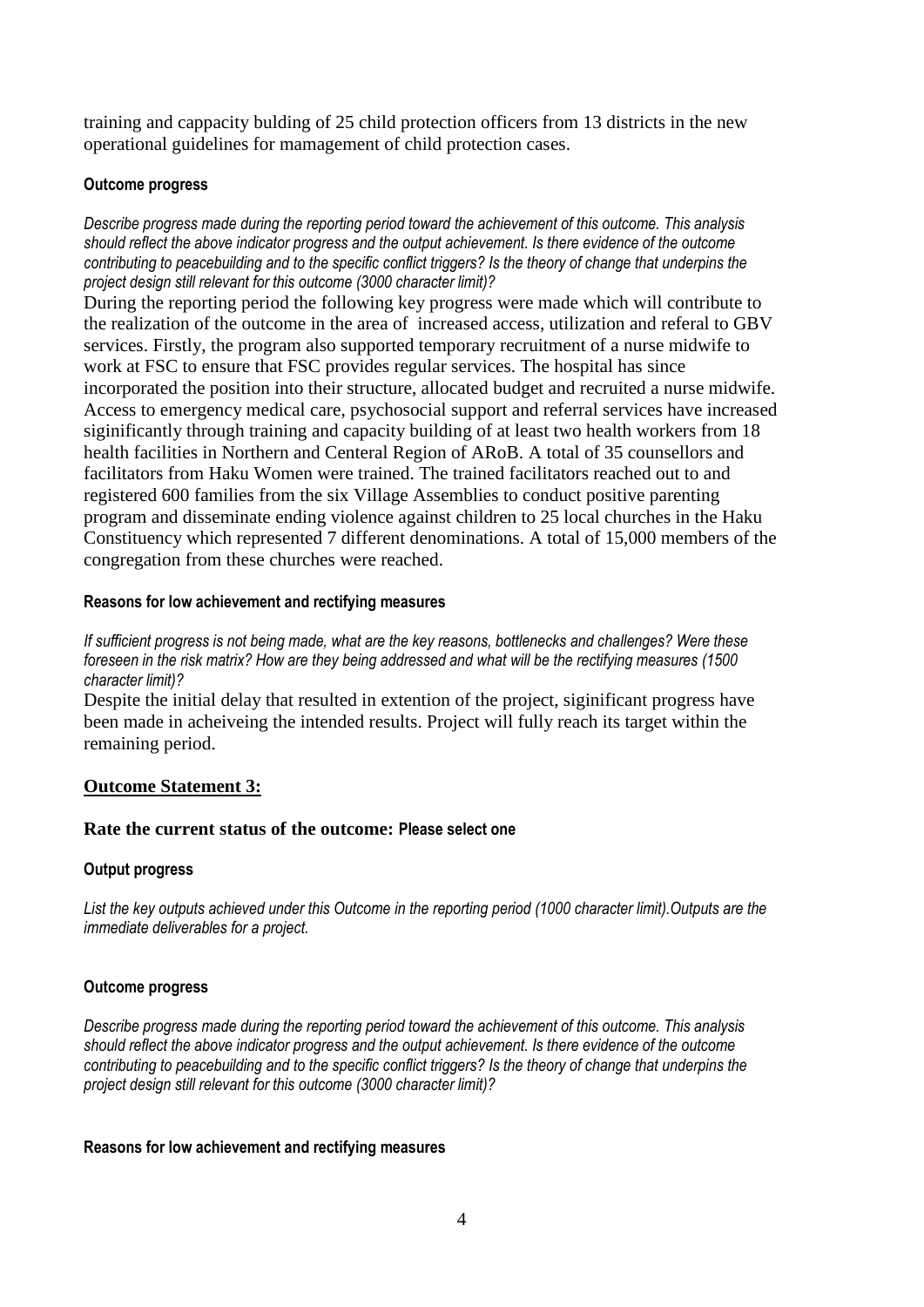*If sufficient progress is not being made, what are the key reasons, bottlenecks and challenges? Were these foreseen in the risk matrix? How are they being addressed and what will be the rectifying measures (1500 character limit)?*

# **Outcome Statement 4:**

#### **Rate the current status of the outcome: Please select one**

#### **Output progress**

*List the key outputs achieved under this Outcome in the reporting period (1000 character limit).Outputs are the immediate deliverables for a project.*

#### **Outcome progress**

*Describe progress made during the reporting period toward the achievement of this outcome. This analysis should reflect the above indicator progress and the output achievement. Is there evidence of the outcome contributing to peacebuilding and to the specific conflict triggers? Is the theory of change that underpins the project design still relevant for this outcome (3000 character limit)?* 

#### **Reasons for low achievement and rectifying measures**

*If sufficient progress is not being made, what are the key reasons, bottlenecks and challenges? Were these foreseen in the risk matrix? How are they being addressed and what will be the rectifying measures (1500 character limit)?*

# **1.2 Assessment of project evidence base, risk, catalytic effects, gender in the reporting period**

| Evidence base: What is the               | The initial Planim Save baseline and the ongoing endline surveys  |
|------------------------------------------|-------------------------------------------------------------------|
| evidence base for this report and        | are providing an insight into the project impelementation         |
| for project progress? What               | progress. There is an exisiting Memorandum of understading        |
| consultation/validation process has      | between the implementing partner NCFR and the Buin Safe           |
| taken place on this report (1000)        | House on the provision of Psychosocial support services while     |
| character limit)?                        | the COE and Village Assembly Strategic framework also does        |
|                                          | outline Local Government's ownership as a project sustainability  |
|                                          | approach. Updated referral statistical figures at Buin Safe house |
|                                          | clearly indicate referral source of survivors as those from       |
|                                          | community conversations. This has been strengthened through       |
|                                          | the recently concluded refersher training for facilitators and    |
|                                          | counselors with key emphasis on the need to adhere to the         |
|                                          | exisiting referral pathway.                                       |
| Funding gaps: Did the project fill       | The Planim Save project filled a critical funding gap given the   |
| critical funding gaps in                 | limited ABG intervention in addressing violence from a            |
| peacebuilding in the country?            | community persepctive. The project is providing an opportunity    |
| Briefly describe. (1500 character limit) | to strengthen community based initiatives in South Bougainville   |
|                                          | based on the foundations of existing plans, community level       |
|                                          | activities and strengthening district level support services.     |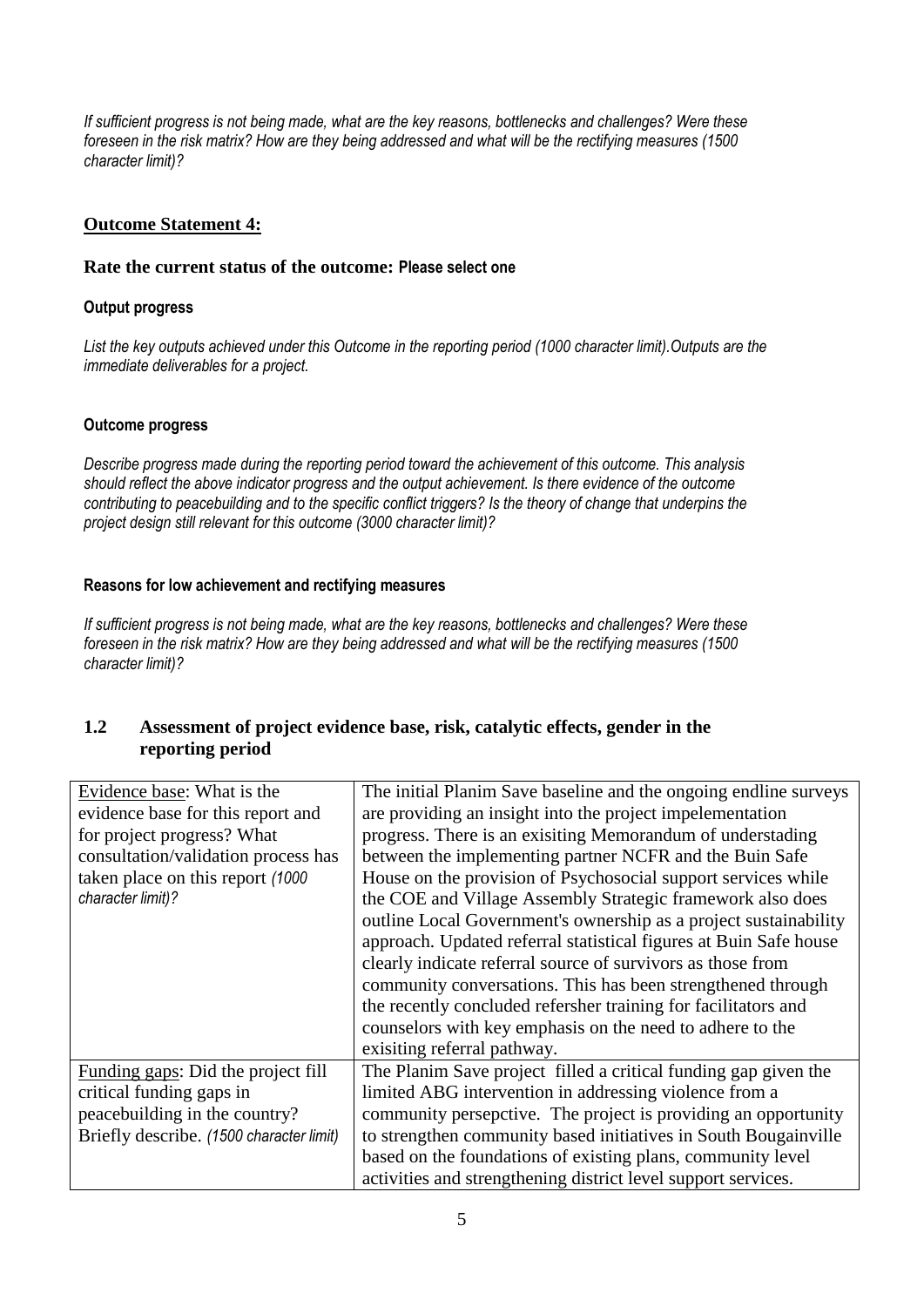|                                                             | Government's peacebuilding priorities identified in the ABG<br>Peacebuilding Strategy & Women Peace and Security Strategy           |
|-------------------------------------------------------------|-------------------------------------------------------------------------------------------------------------------------------------|
|                                                             | and Action Plan, prioritize strengthening women's leadership &                                                                      |
|                                                             | participation for conflict prevention, conflict resolution, conflict                                                                |
|                                                             | transformation and peace-building. It also priorities building                                                                      |
|                                                             |                                                                                                                                     |
|                                                             | their capacities to engender peace $\&$ reconstruction processes as                                                                 |
|                                                             | well as ensuring a voice and decision-making power for women                                                                        |
|                                                             | within the implementation of the Bougainville Peace Agreement.                                                                      |
|                                                             | With no sustained work at the community level to address                                                                            |
|                                                             | trauma as a result of conflict, the project is providing                                                                            |
|                                                             | information, referral and counseling on GBV & trauma related                                                                        |
|                                                             | issues to women, men, boys and girls. This is addressing the                                                                        |
|                                                             | limited or lack of recognition $\&$ support as well as the poor                                                                     |
|                                                             | understanding for work around trauma and peacebuilding which                                                                        |
|                                                             | has not been pursued effectively. Previous interventions at the                                                                     |
|                                                             | community level in these areas have been disconnected and not                                                                       |
|                                                             | sustained, nor has the local governance structure of the Council                                                                    |
|                                                             | of Elders been considered an entry point which it is currently.                                                                     |
| Catalytic effects: Did the project                          | With community members ably running conversations across the                                                                        |
| achieve any catalytic effects, either                       | project districts in Buin and Siwa, the creation of safe spaces                                                                     |
| through attracting additional                               | where everyone can discuss key issues facing their communities,                                                                     |
| funding commitments or creating                             | such as violence, human rights or other issues that the                                                                             |
| immediate conditions to unblock/                            | community identifies has been key in building social harmony.                                                                       |
| accelerate peace relevant                                   | Participants in community conversations are encouraged to speak                                                                     |
| processes? Briefly describe. (1500                          | out during the information sharing sessions leading to a                                                                            |
| character limit)                                            | reduction in violence. The approach is continuosly transforming                                                                     |
|                                                             | social norms around violence, specifically gender based due to                                                                      |
|                                                             | improved family relations. A successful recently concluded COE                                                                      |
|                                                             | dialogue and planning session provided the catalyst for local                                                                       |
|                                                             | Government to actively particiapte in the implementation of the                                                                     |
|                                                             | project activities. The Project has also been in position to                                                                        |
|                                                             | mobilize \$59,000 from the UN Women ANC to facilitate the                                                                           |
|                                                             | ongoing project Endline survey. Other non formal financial                                                                          |
|                                                             | commitments have been registered e.g. with the European Union                                                                       |
|                                                             | following the submission of a concept note propelling the                                                                           |
|                                                             | potential to embark on a mission to Bougainville in December                                                                        |
|                                                             | 2016. The project also had catalitic effect on government                                                                           |
|                                                             | recruitment of a nurse midwife to ensure regular and sustained                                                                      |
|                                                             | delivery of services for survivors of violence at the Family                                                                        |
|                                                             | Support Centre in Buka.                                                                                                             |
| Risk taking/innovation: Did the                             | The approach of engaging local community residents as                                                                               |
| project support any innovative or                           | facilitators and basic counselors is an innovation with a long                                                                      |
| risky activities to achieve                                 | term impact that commenced with capacity strengthening. With                                                                        |
| peacebuilding results? What were                            | facilitators and counselors from their respective village                                                                           |
| they and what was the result? (1500)                        | assemblies coordinating outreach and strengthening local                                                                            |
| character limit)                                            | patnerships, local ownership has been significantly enhanced.                                                                       |
| Gender: How have gender<br>considerations been mainstreamed | Planim Save is addressing GBV from a variety of angles that<br>include direct assistance to survivors through referrals to the safe |
| in the project to the extent                                | house and other safe spaces in Buin and Siwai together with the                                                                     |
| possible? Is the original gender                            | provision of direct counselling and protection services as well as                                                                  |
|                                                             |                                                                                                                                     |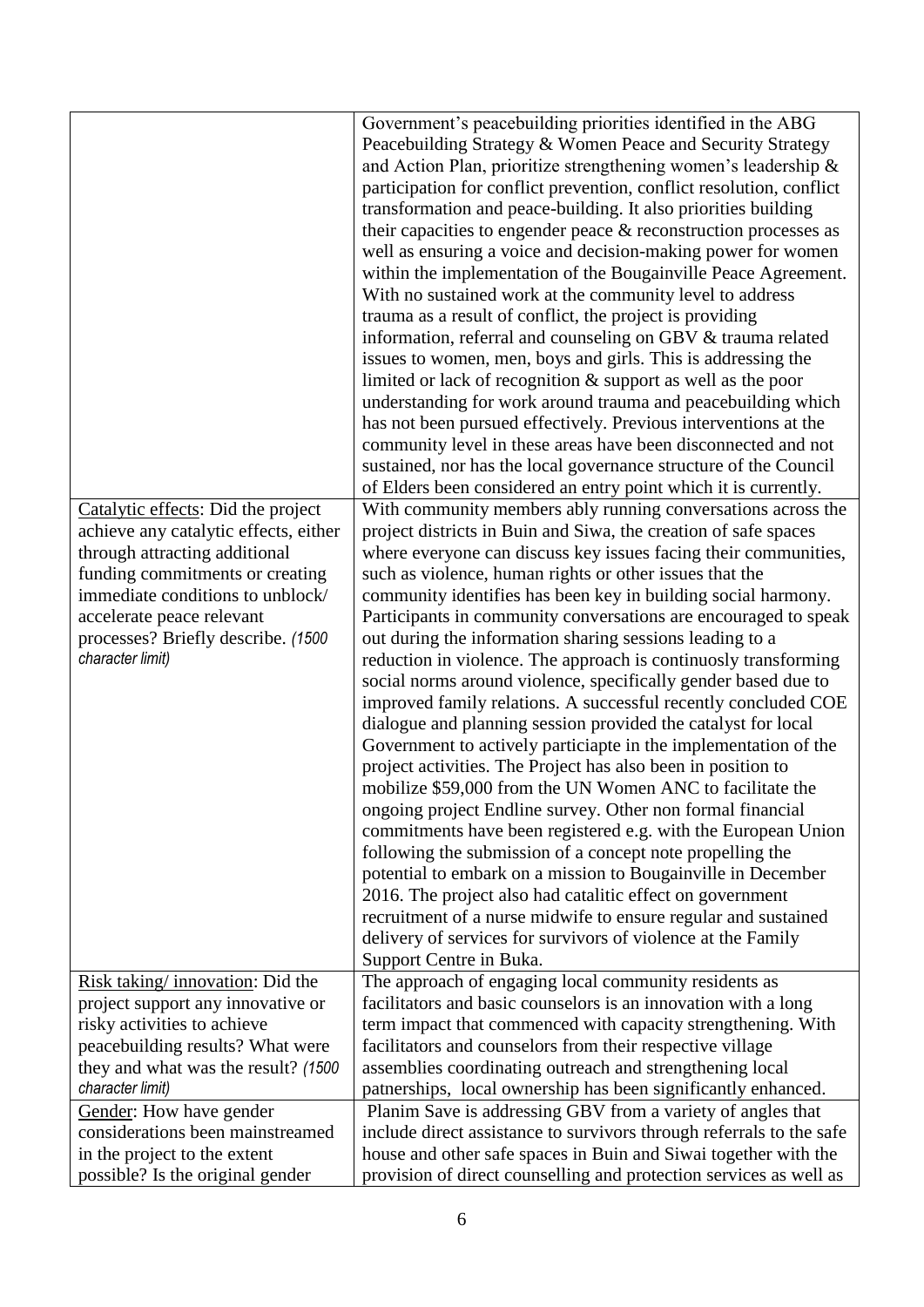| marker for the project still the right<br>one? Briefly justify. (1500 character<br>limit)                                                                                                                                                                             | prevention and evidence-gathering through the ongoing endline<br>survey. To provide direct assistance to survivors of GBV, UN<br>Women's implementing patner the Nazareth Centre for<br>Rehabilitation (NCFR) has partnered with local health service<br>providers with expertise, assisting them with the provision of a<br>comprehensive psychosocial support package. On the<br>preventative side, Planim Save is balancing advocacy for new<br>community by laws that protect women with legal assistance<br>necessary to prosecute perpetrators and break the cycle of<br>impunity. This has been through working with the Chiefs and<br>Village Assembly leaders. |
|-----------------------------------------------------------------------------------------------------------------------------------------------------------------------------------------------------------------------------------------------------------------------|-------------------------------------------------------------------------------------------------------------------------------------------------------------------------------------------------------------------------------------------------------------------------------------------------------------------------------------------------------------------------------------------------------------------------------------------------------------------------------------------------------------------------------------------------------------------------------------------------------------------------------------------------------------------------|
| Other issues: Are there any other<br>issues concerning project<br>implementation that should be<br>shared with PBSO? This can<br>include any cross-cutting issues or<br>other issues which have not been<br>included in the report so far. (1500)<br>character limit) |                                                                                                                                                                                                                                                                                                                                                                                                                                                                                                                                                                                                                                                                         |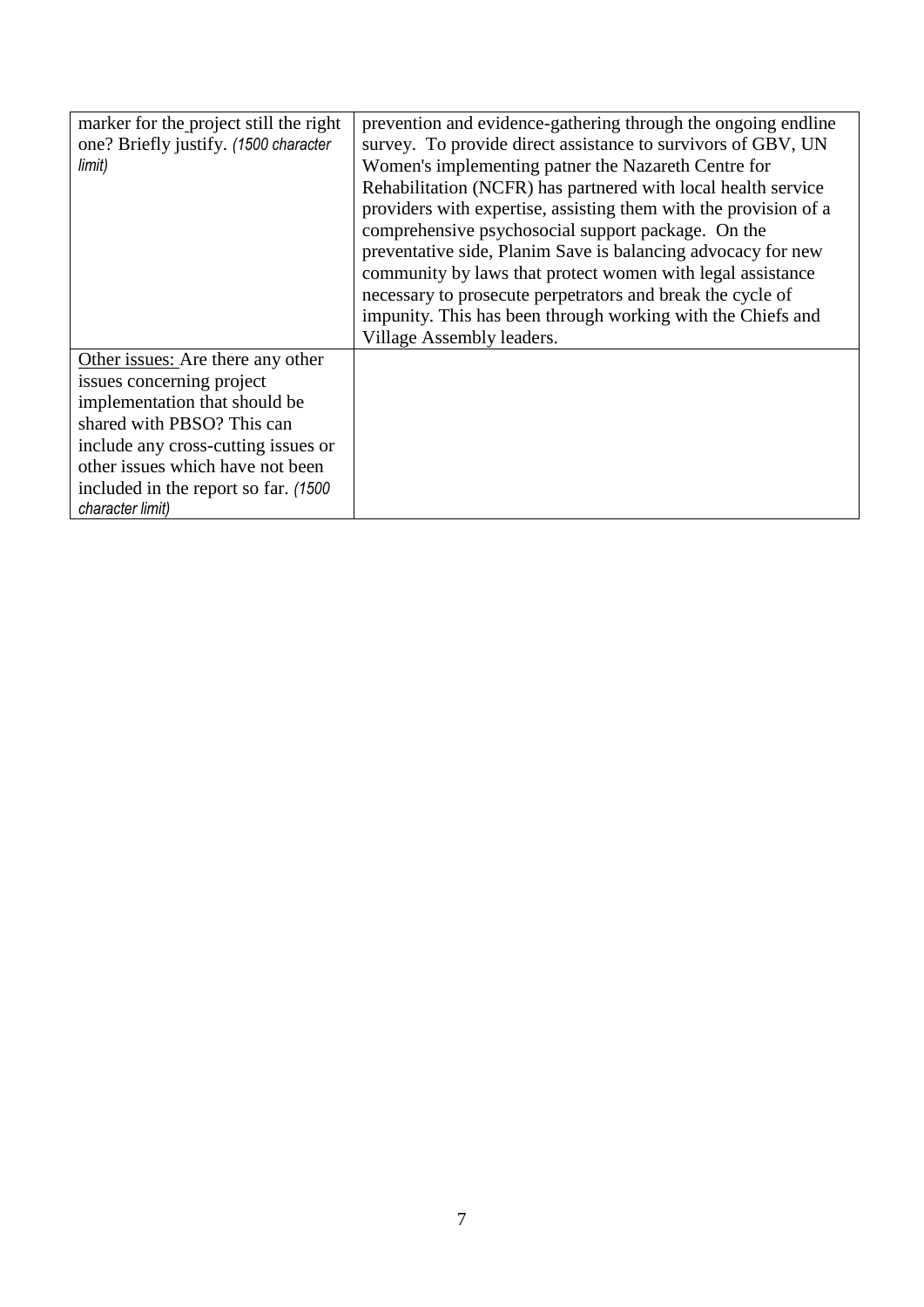**1.3 INDICATOR BASED PERFORMANCE ASSESSMENT***: Using the Project Results Framework as per the approved project documentprovide an update on the achievement of key indicators at both the outcome and output level in the table below. Where it has not been possible to collect data on indicators, state this and provide any explanation in the qualitative text above.* (300 characters max per entry)

|                  | <b>Performance</b>  | <b>Indicator</b>    | End of              | <b>Current indicator</b> | <b>Reasons for Variance/ Delay</b>        | <b>Adjustment of</b> |
|------------------|---------------------|---------------------|---------------------|--------------------------|-------------------------------------------|----------------------|
|                  | <b>Indicators</b>   | <b>Baseline</b>     | project             | progress                 | (if any)                                  | target (if any)      |
|                  |                     |                     | <b>Indicator</b>    |                          |                                           |                      |
|                  |                     |                     | <b>Target</b>       |                          |                                           |                      |
| <b>Outcome 1</b> | Indicator 1.1       | Processing          | 15%                 | Todate 1,530             | The pre-implementation baseline           | No Need for          |
| Community-       | The proportion of   | Baseline &          | reduction of        | participants have        | conducted by P4P was too                  | Adjustment           |
| wide support     | men who reported    | <b>Endline Data</b> | men reporting       | participated in the      | comprehensive hence taking a longer       |                      |
| for and          | committing          | underway            | committing          | ongoing                  | time than ealier anticipated. An endline  |                      |
| commitment       | incidents of gender | coordinated         | <b>Gender Based</b> | community                | survey commenced in September 2016        |                      |
| to women         | based violence in   | by Patners          | Violence in         | conversations with       | and is currently underway to be           |                      |
| and girls        | the last 12 months  | for                 | the last 12         | awareness raising        | completed on the 23rd November 2016       |                      |
| human rights     |                     | Prevention          | months              | on Gender Based          | before final data analysis and            |                      |
| and ending       |                     | (P4P) and the       |                     | Violence GBV             | dissemination.                            |                      |
| gender based     |                     | <b>PNG</b>          |                     | (814 females and         |                                           |                      |
| violence.        |                     | Institute for       |                     | 716 males). More         |                                           |                      |
|                  |                     | Medical             |                     | than $1,400$             |                                           |                      |
|                  |                     | Research            |                     | participated in the      |                                           |                      |
|                  |                     | (MR)                |                     | pre-                     |                                           |                      |
|                  |                     |                     |                     | implemenentation         |                                           |                      |
|                  |                     |                     |                     | baseline by P4P &        |                                           |                      |
|                  |                     |                     |                     | IMR.                     |                                           |                      |
|                  | Indicator 1.2       | Processing          | 15%                 | To date 814              | Actual baseline analysis will be based on | No Need for          |
|                  | Proportion<br>of    | Baseline &          | Reduction           | women have               | the finalized data following the          | Adjustment           |
|                  | who<br>women        | Endline             |                     | participated in the      | completion of the endline survey on 23rd  |                      |
|                  | experienced         | underway            |                     | ongoing                  | November 2016 and feedback sessions in    |                      |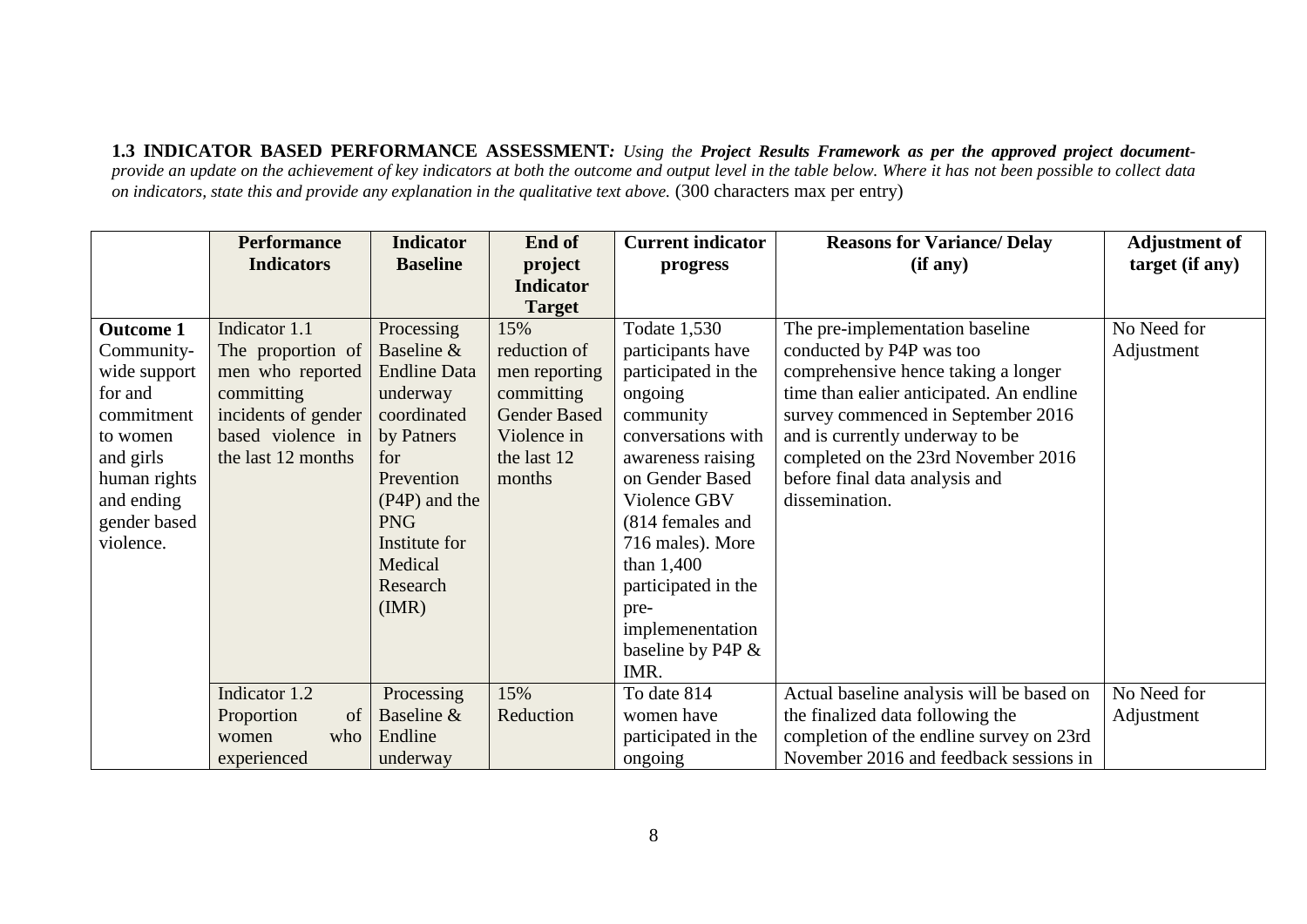|              | physical violence<br>from an intimate<br>partner in the past<br>12 months | coordinated<br>by Patners<br>for<br>Prevention<br>(P4P) and the<br><b>PNG</b><br>Institute for<br>Medical |                | community<br>conversations in<br>both Siwai and<br>Buin. | in early December 2016.                  |             |
|--------------|---------------------------------------------------------------------------|-----------------------------------------------------------------------------------------------------------|----------------|----------------------------------------------------------|------------------------------------------|-------------|
|              |                                                                           | Research<br>(MR)                                                                                          |                |                                                          |                                          |             |
|              | Indicator 1.3                                                             | Processing                                                                                                | 20% increase   | Community                                                | <b>Completion of Community</b>           | No Need for |
|              | The<br>level<br>of                                                        | Baseline &                                                                                                | in awareness   | Conversation                                             | Conversations on course with anticipated | Adjustment  |
|              | awareness of GBV                                                          | Endline                                                                                                   |                | Curriculum<br>finalized with                             | end date scheduled for 18th November     |             |
|              | as a health issue                                                         | underway<br>coordinated                                                                                   |                | GBV as a module                                          | 2016.                                    |             |
|              |                                                                           | by Patners                                                                                                |                | incoporated in                                           |                                          |             |
|              |                                                                           | for                                                                                                       |                | addition to                                              |                                          |             |
|              |                                                                           | Prevention                                                                                                |                | Peacebuilding,                                           |                                          |             |
|              |                                                                           | (P4P) and the                                                                                             |                | Trauma & Human                                           |                                          |             |
|              |                                                                           | <b>PNG</b>                                                                                                |                | Rights.Over 1,530                                        |                                          |             |
|              |                                                                           | Institute for                                                                                             |                | participatants so                                        |                                          |             |
|              |                                                                           | Medical                                                                                                   |                | far have been                                            |                                          |             |
|              |                                                                           | Research                                                                                                  |                | sensitized on the                                        |                                          |             |
|              |                                                                           | (MR)                                                                                                      |                | GBV module.                                              |                                          |             |
| Output 1.1   | Indicator 1.1.1                                                           | (from P4P)                                                                                                | <b>Men 20%</b> | <b>Final statistics</b>                                  | Implementation on course                 | No Need for |
| Widespread   | Proportion of men                                                         | survey) Men                                                                                               | Women 15%      | compilation to be                                        |                                          | Adjustment  |
| understandin | and women who                                                             | 60% Women                                                                                                 |                | completed on 23rd                                        |                                          |             |
| g of the     | believe<br>that<br>a                                                      | 45%                                                                                                       |                | November 2016 by                                         |                                          |             |
| relationship | husband<br>can                                                            |                                                                                                           |                | P4P following the                                        |                                          |             |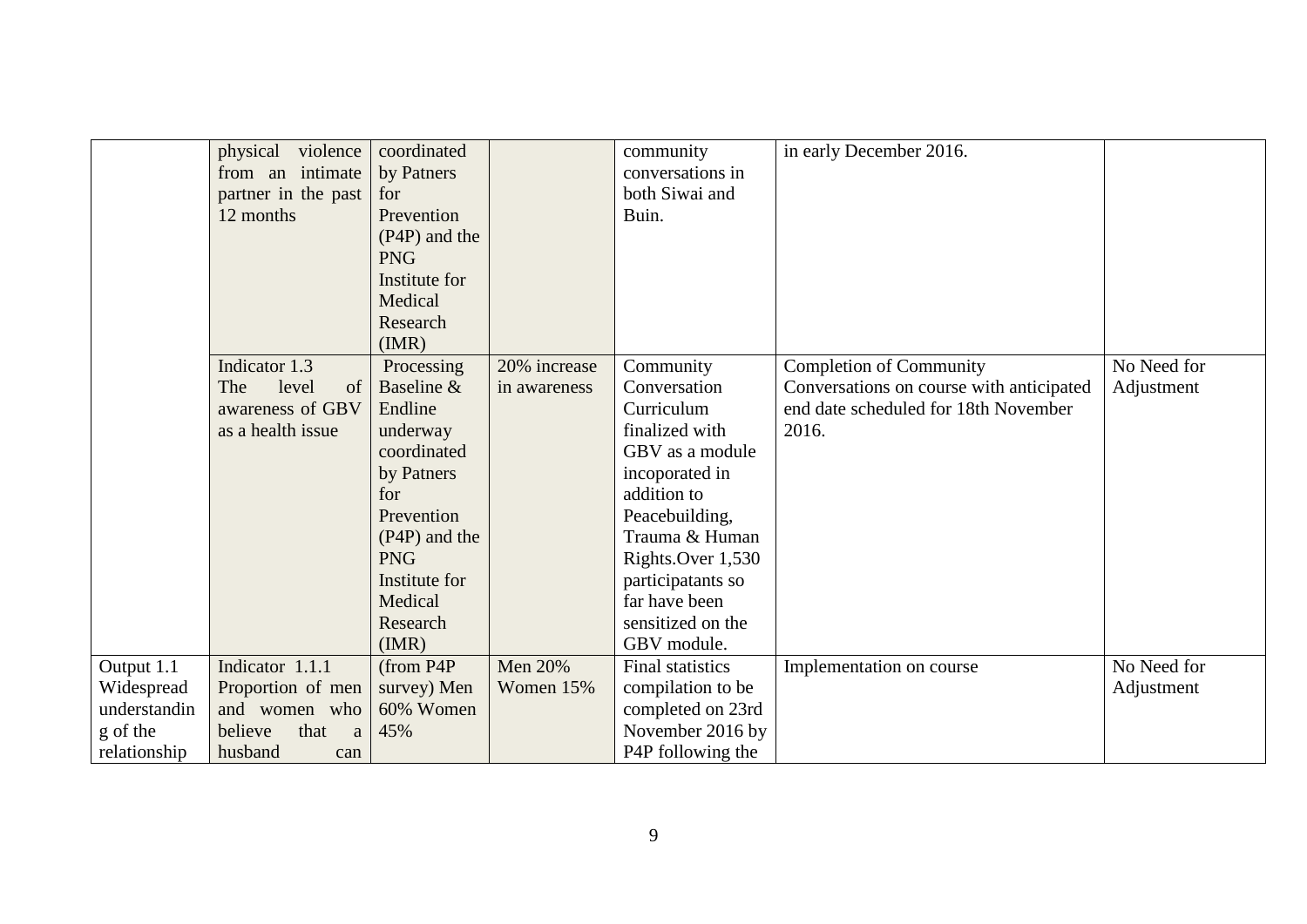| between<br>human                                                                                  | punish his wife.                                                                                                                            |                                             |                      | endline survey.                                                                                                                                                     |                                                                                                                                                                                                                    |                           |
|---------------------------------------------------------------------------------------------------|---------------------------------------------------------------------------------------------------------------------------------------------|---------------------------------------------|----------------------|---------------------------------------------------------------------------------------------------------------------------------------------------------------------|--------------------------------------------------------------------------------------------------------------------------------------------------------------------------------------------------------------------|---------------------------|
| rights, peace<br>building,<br>trauma and<br>gender based<br>violence in<br>target<br>communities. | Indicator 1.1.2<br>Proportion of men<br>and women who<br>believe<br>that<br>a<br>woman<br>cannot<br>refuse to have sex<br>with her husband. | from P4P<br>survey)<br>Men 60%<br>Women 45% | Men 10%<br>Women 10% | <b>Final statistics</b><br>compilation to be<br>completed on 23rd<br>November 2016 by<br>P4P following the<br>endline survey.                                       | Implementation on course                                                                                                                                                                                           | No Need for<br>Adjustment |
| Output 1.2<br>Improved<br>access to<br>community<br>level support<br>services for<br>GBV and      | Indicator 1.2.1<br>of<br>The number<br>volunteer<br>community<br>counsellors trained                                                        | $\Omega$                                    | 25                   | 20 Community<br>Counsellors<br>trained and same<br>participated in a<br>refresher by NCFR<br>(Implementing<br>Patner).                                              | 20 Counselors trained and did a refresher<br>training in Arawa in August 2016<br>currently providing counselling services<br>including referrals in the 19 project<br>Village Assemblies in South<br>Bougainville. | No Need for<br>Adjustment |
| trauma                                                                                            | Indicator 1.2.2<br>of<br>The number<br>counselling<br>sessions provided<br>volunteer<br>by<br>community<br>counsellors in 12<br>months      | $\theta$                                    | 100                  | 360 counselling<br>sessions that have<br>been provided to<br>women and men in<br>communities in<br>addition to 20<br>referrals handled<br>by the Buin Safe<br>House | Implementation is on course                                                                                                                                                                                        | No Need for<br>Adjustment |
| Output 1.3<br>Local<br>governance                                                                 | Indicator 1.3.1<br>The number<br>of<br>Council or Elders                                                                                    | $\Omega$                                    | 2 COEs               | COE planning and<br>Dialogue<br>workshop on                                                                                                                         | <b>Implementation on Course</b>                                                                                                                                                                                    | No Need for<br>Adjustment |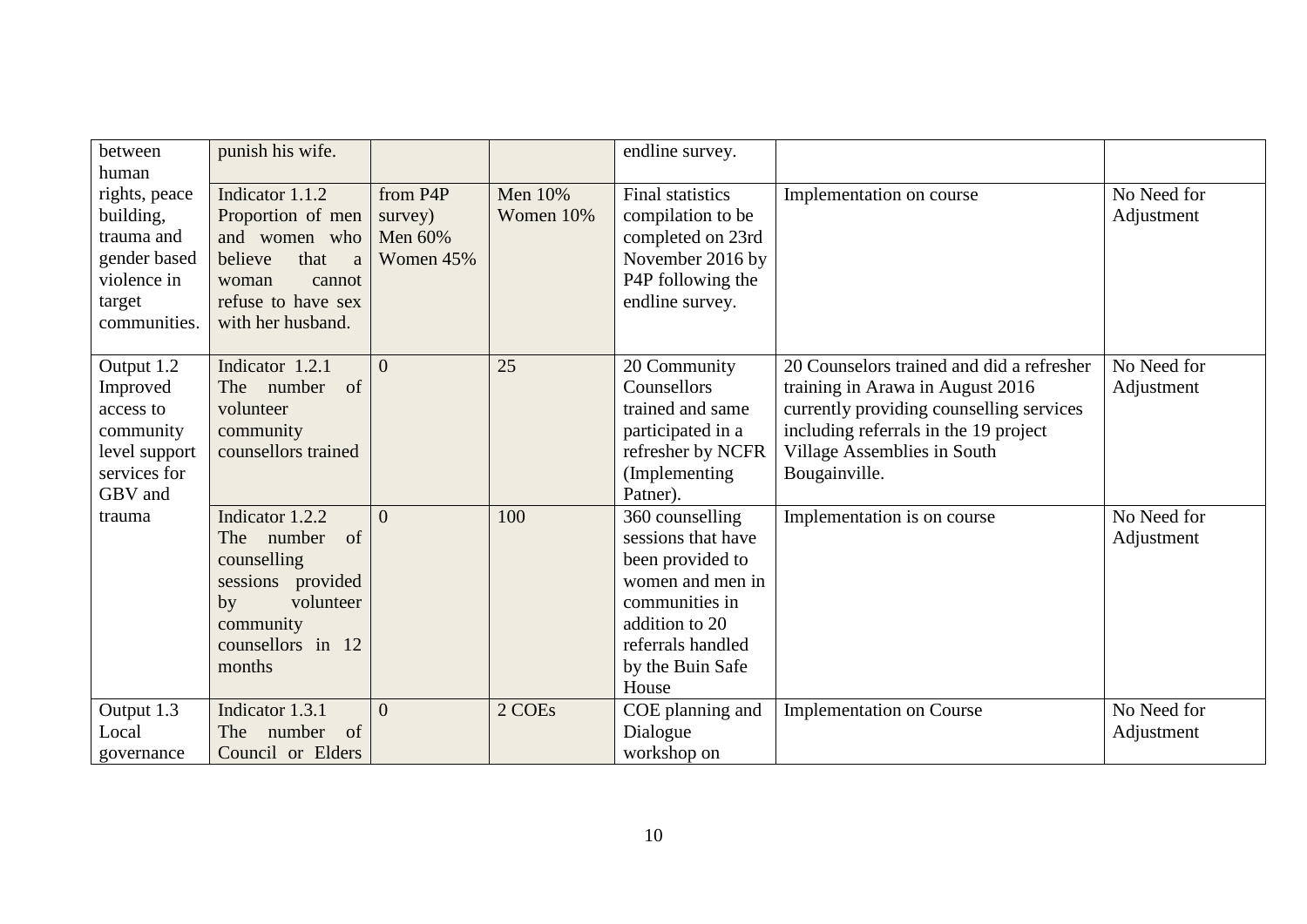| structures<br>responsible<br>for peace<br>building and<br>gender based<br>violence                                                     | that<br>have<br>incorporated<br>gender<br>based<br>violence<br>and<br>trauma in Council<br>of<br>Elder<br>responsibilities<br>Indicator 1.3.2                                                                 |                     |                                                                                                    | incoporating<br>Planim Save and<br>GBV through<br><b>Local Government</b><br>strategic<br>framework<br>conducted in<br>October 2016. |                                                                                                                                                                                                                                                                                                                                                                                                           |  |
|----------------------------------------------------------------------------------------------------------------------------------------|---------------------------------------------------------------------------------------------------------------------------------------------------------------------------------------------------------------|---------------------|----------------------------------------------------------------------------------------------------|--------------------------------------------------------------------------------------------------------------------------------------|-----------------------------------------------------------------------------------------------------------------------------------------------------------------------------------------------------------------------------------------------------------------------------------------------------------------------------------------------------------------------------------------------------------|--|
| <b>Outcome 2</b><br>Improved<br>inistitutional<br>mechnisms<br>to support<br>women and<br>girls who<br>have<br>experianced<br>violence | Indicator 2.1<br>The number of<br>referrals<br>between<br><b>GBV</b><br>support<br>services<br>Indicator 2.2<br>Level of awareness<br>of<br>women and<br>girls of district<br><b>GBV</b><br>level<br>services |                     | Baseline to be<br>determined<br>by Dec $2015$<br><b>Baseline</b><br>assessment to<br>be undertaken |                                                                                                                                      | Family support centre evaluation<br>conducted and report disseminated. The<br>evaluation could not estabilish relaible<br>statistics on FSC service clients across<br>the country due to poor record keeping.<br>Mobile phone survey of 2,000 adult male<br>and female in AROB was conducted to<br>understand their perception of GBV and<br>the extent to which they are aware of<br>available services. |  |
| Output 2.1                                                                                                                             | Indicator 2.1.1<br>Number of<br>hrs<br>worked by staff<br>and volunteers in<br><b>Buka FSC</b><br>Indicator 2.1.2<br>Number of health                                                                         | to be<br>determined | 10                                                                                                 | NDoH supported<br>training of 43                                                                                                     | This indicator was removed due to<br>difficulty in estabilishing roster system<br>The Evaluation of Family Support Centre<br>recommended that it is important to build                                                                                                                                                                                                                                    |  |
|                                                                                                                                        | workers who have                                                                                                                                                                                              |                     |                                                                                                    | health workers                                                                                                                       | the capacity of health facilities at lower                                                                                                                                                                                                                                                                                                                                                                |  |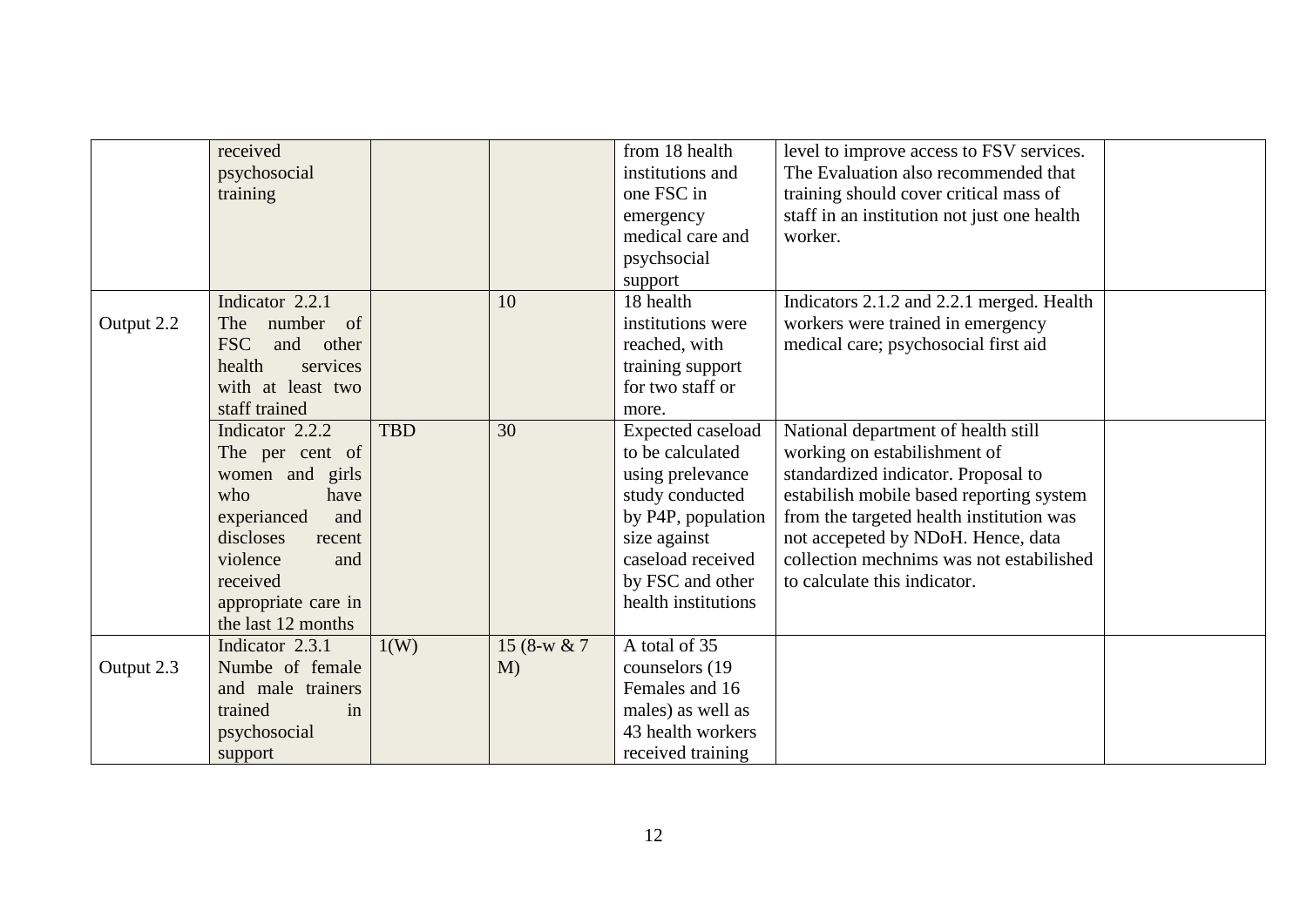|                  |                    |    |    | and Psychsocial      |                                          |  |
|------------------|--------------------|----|----|----------------------|------------------------------------------|--|
|                  |                    |    |    | support              |                                          |  |
|                  | Indicator 2.3.2    | 20 | 80 | 20 Psychsocial       | This training delayed and it is going to |  |
|                  | Number<br>of       |    |    | Support trainers     | take place from last week of November    |  |
|                  | sipervission       |    |    | are going to         | to Mid December 2016.                    |  |
|                  | houurs provided to |    |    | receive certificates |                                          |  |
|                  |                    |    |    | 2 instructors        |                                          |  |
|                  | community          |    |    |                      |                                          |  |
|                  | counsellors<br>by  |    |    | training. Following  |                                          |  |
|                  | female and male    |    |    | the training they    |                                          |  |
|                  | 12<br>trainer over |    |    | will provide         |                                          |  |
|                  | month period       |    |    | supervision and      |                                          |  |
|                  |                    |    |    | mentoring to         |                                          |  |
|                  |                    |    |    | community            |                                          |  |
|                  |                    |    |    | counsellors          |                                          |  |
| <b>Outcome 3</b> | Indicator 3.1      |    |    |                      |                                          |  |
|                  |                    |    |    |                      |                                          |  |
|                  | Indicator 3.2      |    |    |                      |                                          |  |
|                  |                    |    |    |                      |                                          |  |
| Output 3.1       | Indicator 3.1.1    |    |    |                      |                                          |  |
|                  |                    |    |    |                      |                                          |  |
|                  | Indicator 3.1.2    |    |    |                      |                                          |  |
|                  |                    |    |    |                      |                                          |  |
| Output 3.2       | Indicator 3.2.1    |    |    |                      |                                          |  |
|                  |                    |    |    |                      |                                          |  |
|                  | Indicator 3.2.2    |    |    |                      |                                          |  |
|                  |                    |    |    |                      |                                          |  |
| Output 3.3       | Indicator 3.3.1    |    |    |                      |                                          |  |
|                  |                    |    |    |                      |                                          |  |
|                  | Indicator 3.3.2    |    |    |                      |                                          |  |
|                  |                    |    |    |                      |                                          |  |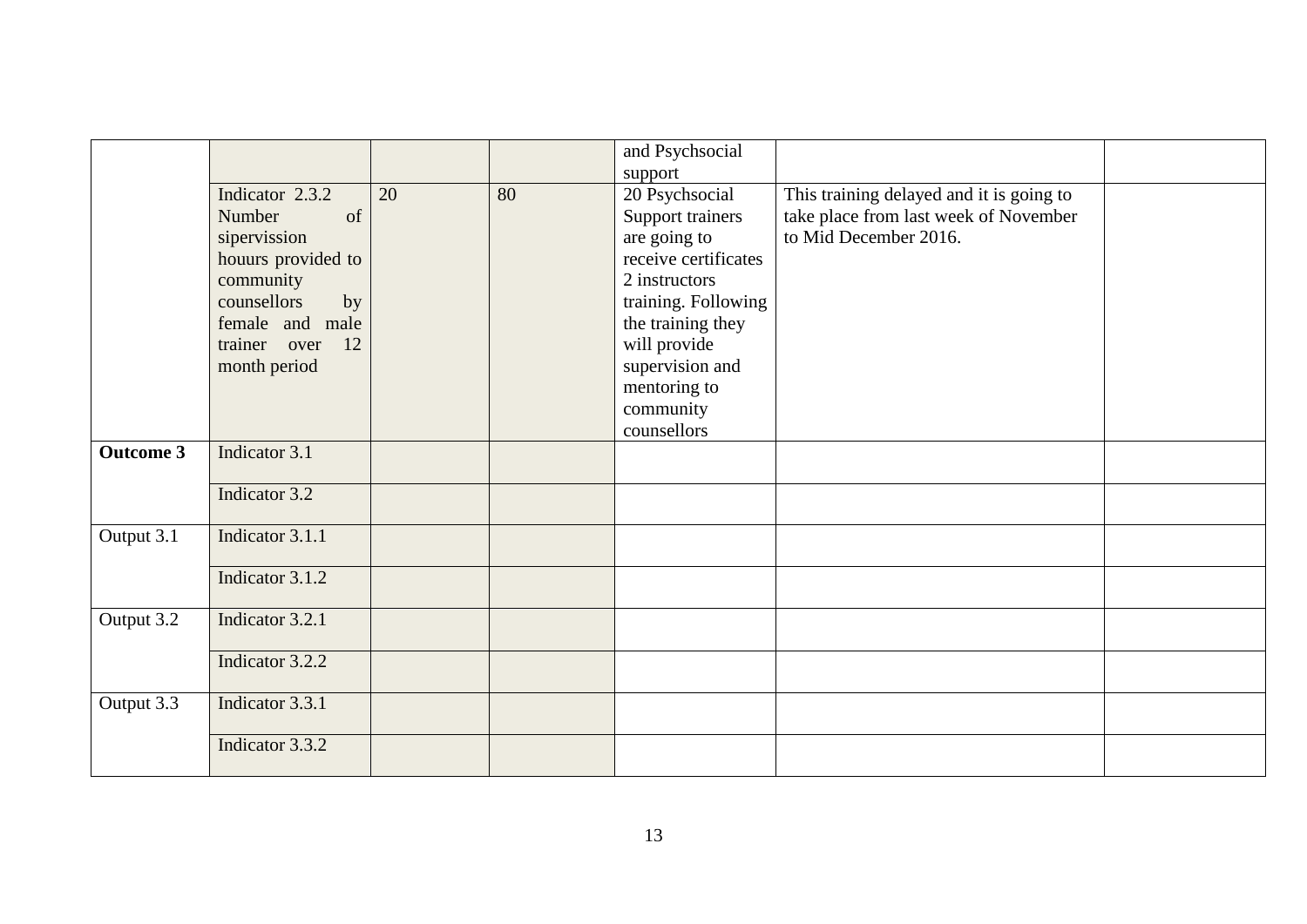| <b>Outcome 4</b> | Indicator 4.1   |  |  |
|------------------|-----------------|--|--|
|                  | Indicator 4.2   |  |  |
| Output 4.1       | Indicator 4.1.1 |  |  |
|                  | Indicator 4.1.2 |  |  |
| Output 4.2       | Indicator 4.2.1 |  |  |
|                  | Indicator 4.2.2 |  |  |
| Output 4.3       | Indicator 4.3.1 |  |  |
|                  | Indicator 4.3.2 |  |  |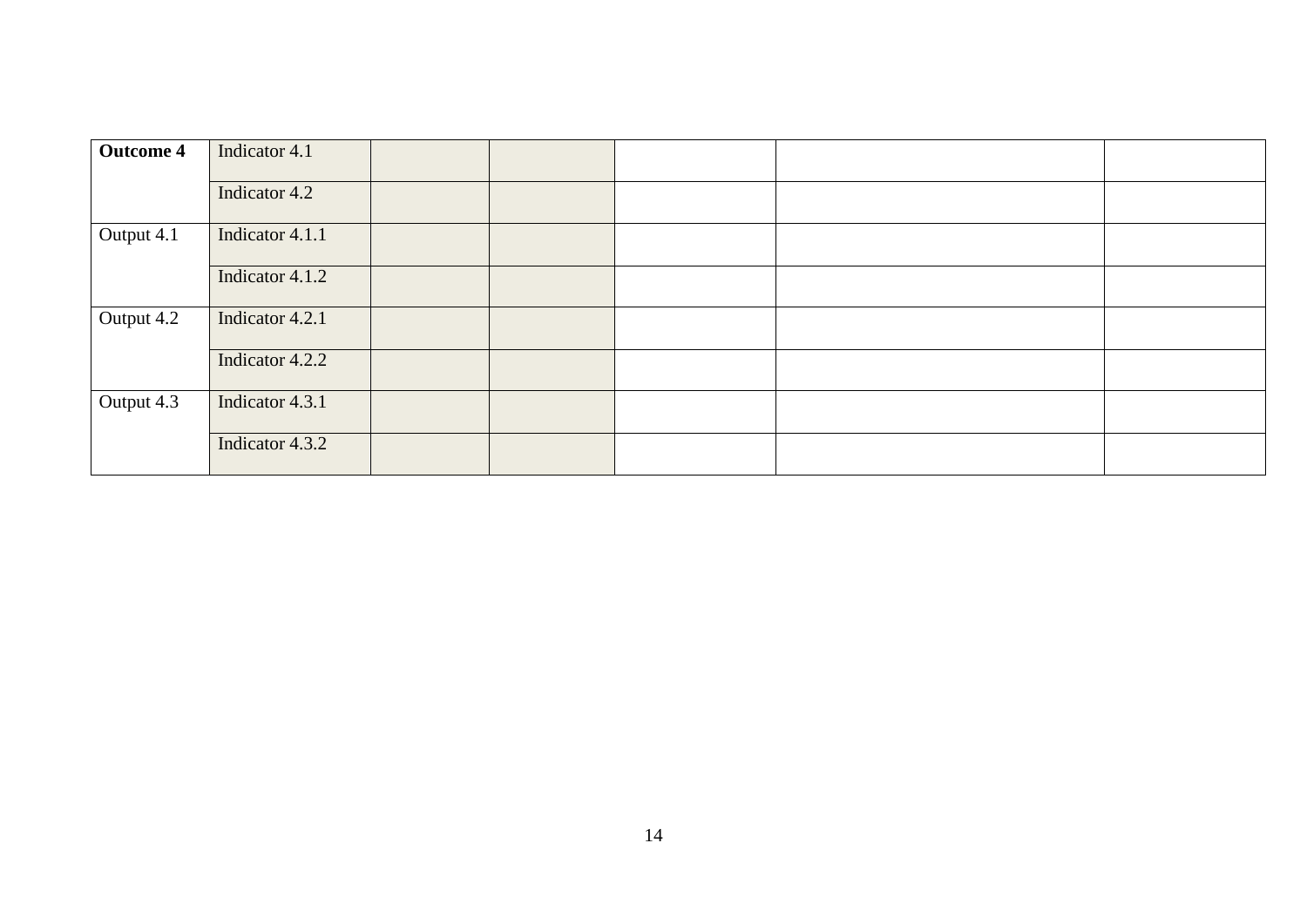# **PART 2: LESSONS LEARNED AND SUCCESS STORY**

# **2.1 Lessons learned**

*Provide at least three key lessons learned from the implementation of the project. These can include lessons on the themes supported by the project or the project processes and management.*

| Lesson 1 (1000   | The commitment and leadership at District level, particularly the two   |
|------------------|-------------------------------------------------------------------------|
| character limit) | project districts of Buin and Siwa is critical in promoting Planim      |
|                  | Save's sustainability. The lack of Government budget to monitor         |
|                  | projects is limiting the overall project potential and hence minimising |
|                  | local ownership. However both districts have officially submitted       |
|                  | requests for funds to the Regional Government on rolling out the        |
|                  | project across all Village Assemblies.                                  |
| Lesson 2 (1000   | To achieve more tangible outcomes and impacts, a longer project         |
| character limit) | duration be designed in future. This would avert operational pressures  |
|                  | as has been witnessed under Planim Save where the 3 key projects        |
|                  | phases (Baseline, implementation and Endline) occurred in a very        |
|                  | limited timeframe with a number of field unforseen challenges e.g.      |
|                  | staff turn over, a sudden change in the weather pattern especially El-  |
|                  | Nino where roads were cut off and project sites rendered inaccessible.  |
| Lesson 3 (1000   |                                                                         |
| character limit) |                                                                         |
| Lesson 4 (1000   |                                                                         |
| character limit) |                                                                         |
| Lesson 5 (1000   |                                                                         |
| character limit) |                                                                         |

# **2.2 Success story (OPTIONAL)**

*Provide one success story from the project implementation which can be shared on the PBSO website and Newsletter as well as the Annual Report on Fund performance. Please include key facts and figures and any citations (3000 character limit).*

Anecdotally, acceptance and incidents of violence are beginning to change, though, thanks to an intervention jointly led by the United Nations Entity for Gender Equality and the Empowerment of Women (UN Women), the Nazareth Centre for Rehabilitation in South Bougainville. Ending violence against women and girls is one of UN Women's main focuses. The intervention, called Planim Save, Kamap Strongpela (PSKS), receives technical support from Partners for Prevention.Through facilitated community conversations, the programme is working to transform accepted norms to be in favor of gender-equitable attitudes and behaviors, helping prevent violence against women. The conversations also promote trauma healing and peace building. Less than 18 months after PSKS' launch in 2015, initial stories show promise.

Steve , for instance, is a young man whose father left him, his mother and siblings. Feeling abandoned, Steve turned to alcohol and used violence against his mother.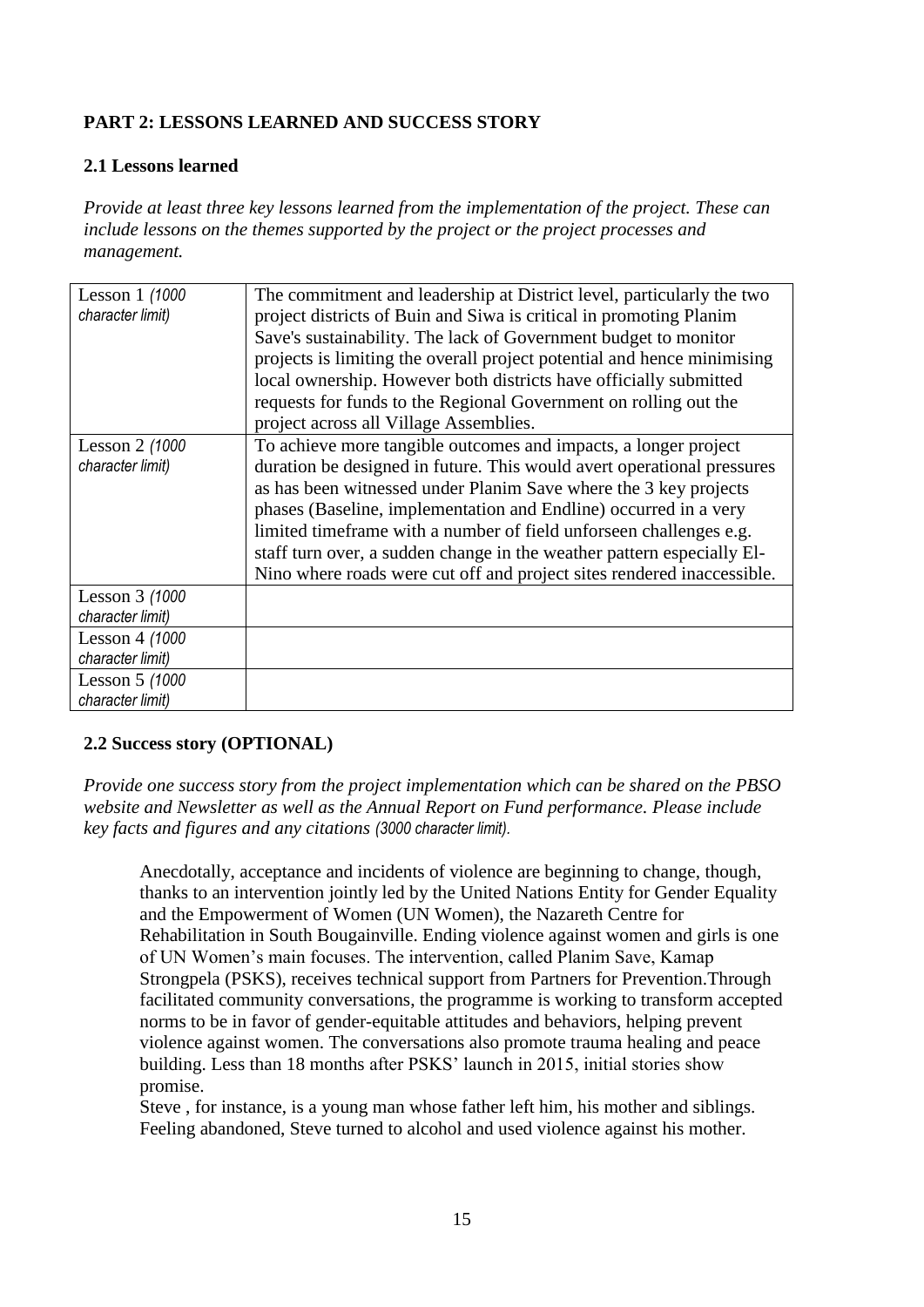With the help of PSKS, Steve realized his behavior was unfair. He was harming his family, damaging their property, and devastating his mother, who did all she could to make ends meet and protect her family.

After participating in community conversations, Steve chose a path toward peace and took responsibility for his aggressive actions, deciding to help his mother instead of hurt her. He stopped drinking; he repaired his mother's kitchen, which he had destroyed; and he took out a loan to open a small canteen.

Steve's improved behavior and the additional income from his store are gamechangers for the family. Steve's mother spends more time at home with her children, as opposed to traveling to a far off market where she stayed for extended periods to sell goods and escape Steve's violent outbursts.Steve's mother, who cries with relief thinking of her son's transformation, believes the programme is changing Steve's attitudes toward women. She hopes other women in her community will experience greater respect and compassion from men too, as a result of PSKS.

Stopping existing violence, like Steve's story, is vital to women and girls' safety. But the focus of PSKS is preventing violence so it doesn't occur to begin with, known as 'primary prevention.'which in the longterm would strengthen Community Social cohension.

# **PART 3** *–* **FINANCIAL PROGRESS AND MANAGEMENT ARRANGEMENTS**

### **3.1 Comments on the overall state of financial expenditure**

<u>.</u>

*Please rate whether project financial expenditures are on track, slightly delayed, or off track: on track*

If expenditure is delayed or off track, please provide a brief explanation (500 characters maximum):

Please provide an overview of expensed project budget by outcome and output as per the table below.<sup>5</sup>

| Output                                                                               | Output name                       |              | Approved   | Expensed                                                                        | Any remarks on |  |  |
|--------------------------------------------------------------------------------------|-----------------------------------|--------------|------------|---------------------------------------------------------------------------------|----------------|--|--|
| number                                                                               |                                   | <b>RUNOs</b> | budget     | budget                                                                          | expenditure    |  |  |
| Outcome 1: Community-wide support for and commitment to women and girls human rights |                                   |              |            |                                                                                 |                |  |  |
|                                                                                      | and ending gender based violence. |              |            |                                                                                 |                |  |  |
| Output 1.1                                                                           | Community                         | <b>UN</b>    | 440,372.00 | 400,000                                                                         | On Track       |  |  |
|                                                                                      | conversations                     | Women        |            |                                                                                 |                |  |  |
| Output 1.2                                                                           | Community                         | <b>UN</b>    | 82,200.00  | 80,000                                                                          | On Track       |  |  |
|                                                                                      | counselling                       | Women        |            |                                                                                 |                |  |  |
| Output 1.3                                                                           | Local                             | <b>UN</b>    | 234,037.00 | 192,000                                                                         | On Track       |  |  |
|                                                                                      | governance                        | Women        |            |                                                                                 |                |  |  |
|                                                                                      | responses to                      |              |            |                                                                                 |                |  |  |
|                                                                                      | GBV and                           |              |            |                                                                                 |                |  |  |
|                                                                                      | trauma                            |              |            |                                                                                 |                |  |  |
|                                                                                      |                                   |              |            | Outcome 2: Inproved inistitutional mechnims to support women and girls who have |                |  |  |

 $<sup>5</sup>$  Please note that financial information is preliminary pending submission of annual financial report to the</sup> Administrative Agent.